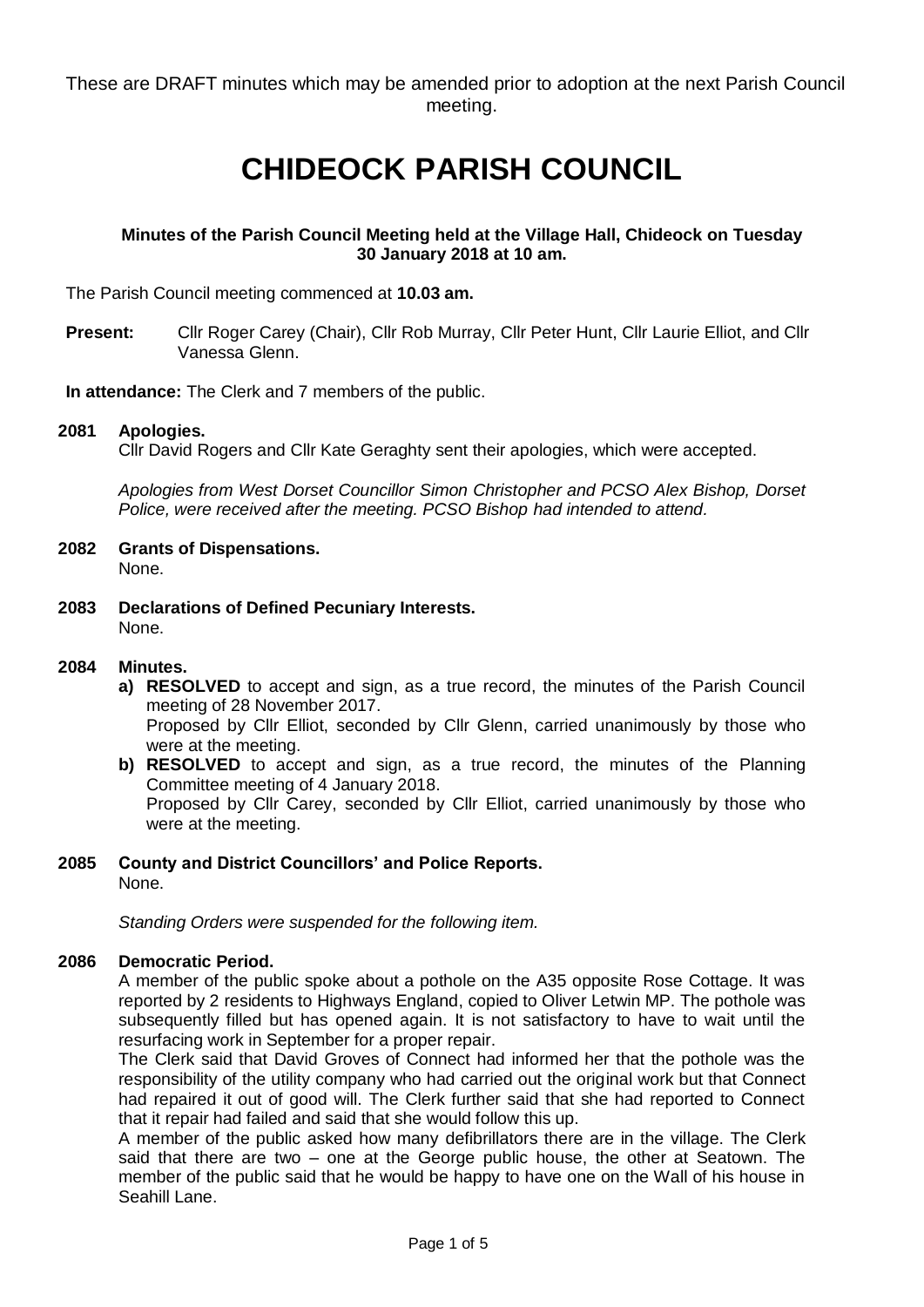# **2087 Updates to the Follow-Up List.**

- **AGREED** that the following items be added to the Follow-Up List
- Erection of the fencing in Clapps Mead Play Area.

Cllr Murray said that he would like to amend how the Follow Up List works and that he will talk to the Clerk about this outside the meeting.

#### **2088 Reports / Updates by the Clerk and Councillors.**

Items 1 - 3 on the Actions & Information List were **NOTED**.

#### **2089 A35 Matters.**

Items 4 - 32 on the Actions & Information List were **NOTED** except for those detailed below, which were discussed in more detail.

**Item 10 – Air Quality Management – suggestions from Mr Tony Peacock. AGREED** that these will be considered by Cllr Elliot and Cllr Murray for inclusion in future **RM/** correspondence with WDDC. **LE**

**Item 14A – DVSA Vehicle Checks.** Cllr Elliot said that communication with DVSA is unsatisfactorily slow. The Clerk said that this is because she does not have an e-mail address for an individual, and that e-mail correspondence seems to be dealt with by various people, which leads to a lack of consistency. The Clerk said that she will attempt to **CC** get an e-mail address for an individual.

**Item 18 - 25 – Low Emission Zone. AGREED** that the Parish Council needs to be more proactive in dealing with Highways England and to ask for monthly updates rather than waiting 3 months between Quarterly meetings. The Parish Council does not consider desktop studies to be acceptable. It was suggested that Oliver Letwin MP be asked to chair a meeting between Highways England representatives and Parish councillors. **Items 31 and 32 – Bilberry Close Traffic Counter. AGREED** to press DCC to reinstate

**CC**

**CC**

counter. Cllr Glenn apologised for not producing a draft A35 Communications Strategy but will do

**2090 Motions Received with Notice.**

None.

#### **2074 Planning Matters.**

- **a) Applications.** None.
- **b) Determinations.** None.
- **c) Appeals**. None.
- **d) Any Other Planning Matters**.

this prior to the February Parish Council meeting.

- i. **AONB / Lighting & Dark Skies, Dorset National Park, Conservation Areas. Actions and Information List Item 33 – AONB Dorset AONB Annual Forum. AGREED** to ask Cllr Geraghty to attend to represent Chideock Parish Council.
- ii. **Enforcement and Retrospective Planning Applications.**  Nothing to report.
- **iii. Mill Lane Bridleway 18.**

**Actions and Information List Item 34 – Mill Lane Bridleway 20 Proposed Definitive Map Modification Order. AGREED** that the Clerk forwards the request **CC**for an update to Mike Harries, WDDC Director for Environment and the Economy.

- **iv. Bullen's Lane / Bridleway 20 at Junction with A35.** Nothing to report.
- **v. All Weather Footpath.**  Nothing to report.
- **vi. Seatown.** Nothing to report.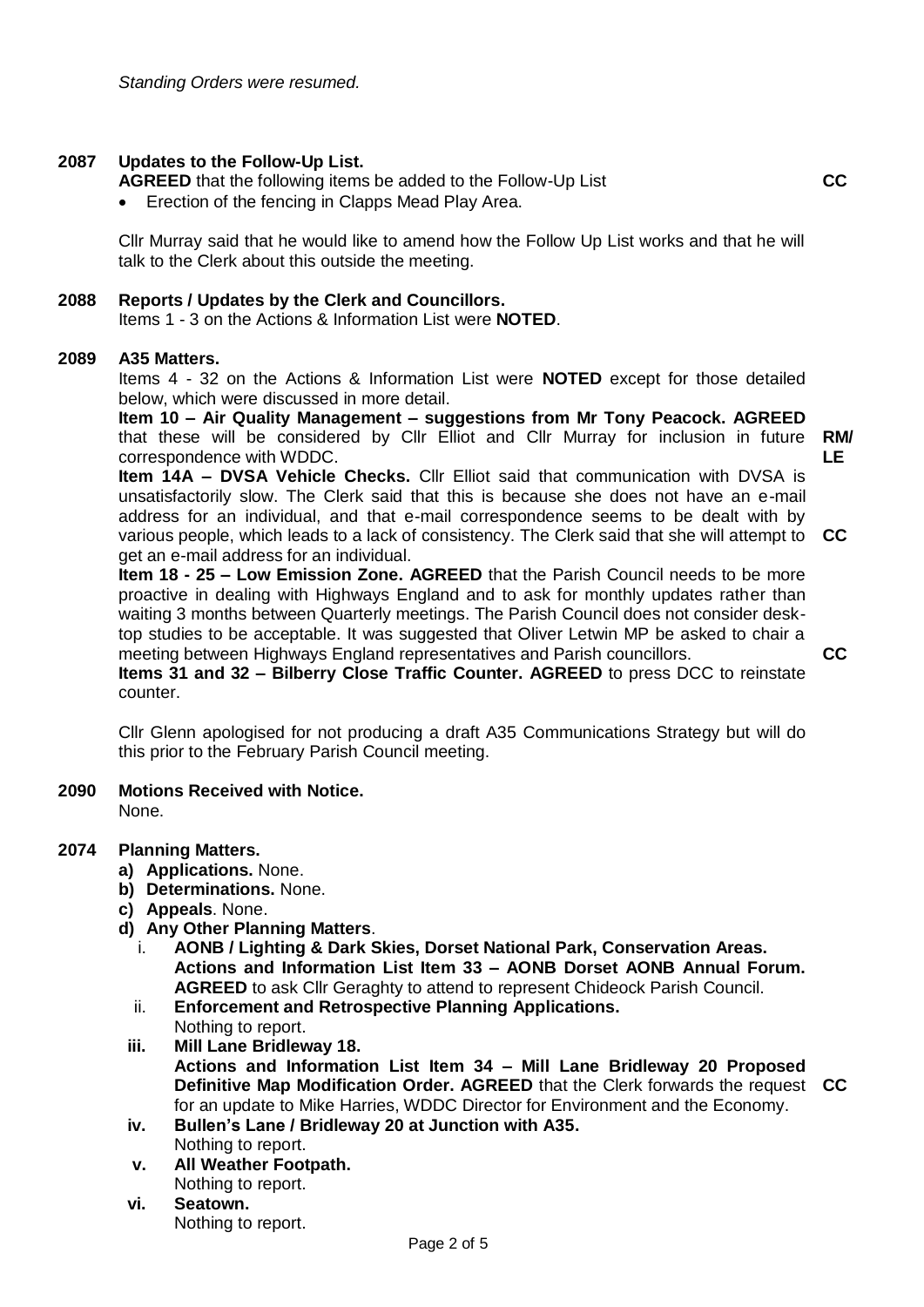# **vii. Seatown Regeneration Project.**

**Actions and Information List Item 35 – Proposed Information and Interpretation Signage.** Cllrs endorse Cllr Geraghty's comments which had been circulated to all councillors prior to the meeting. The Clerk said that no mention is made of the dog restrictions. Clerk to forward all comments to Mr Simon Williams, **CC** SRP consultant.

#### **viii. Other**

Items 36 and 37 on the Actions & Information List were **NOTED**.

**Item 36A – Letter re WD/D17/001515 - Yew Tree House. AGREED** that the draft response to the complaint be sent.

# **2091 Finances.**

#### **a) Payments.**

Item 37A on the Actions & Information List was **NOTED**.

- **i.** Clerk's Salary for January **E235.76**
- **ii.** Chideock Village Hall Hire January **E54.00**
- **iii.** Bridport Town Council Clapps Mead mowing **E600.00**

Proposed by Cllr Hunt seconded by Cllr Murray, carried unanimously.

- **b) Damage to the Bus Shelter on the Northern Side of the Road at Chideock Bridge.** Items 40 – 41A on the Actions & Information List were **NOTED**.
- **c) Accounts and Budget Monitoring to 31 December 2017.** The Accounts and Budget Monitoring Report was **NOTED.**

# **d) Budget / Precept 2018 – 2019.**

The amendments to the Budget for the actual DAPTC subscription amount and for "replacement" of the reserved £250 insurance excess amount following the bus shelter claim were **AGREED.**

Formal **RESOLUTION** of the Budget and Precept amount was proposed by Cllr Murray, seconded by Cllr Hunt, carried unanimously.

Budget details are appended to these minutes.

**e) Foss Orchard Car Park.** Items 42 - 45 on the Actions & Information List were **NOTED.**

# **f) Parish Council Website.**

The Clerk's proposal to build a Parish Council website using the free community organisation services provided by HugoFox.com; to go live as of 1 March 2018; and to purchase the domain name chideockpc.org.uk at a cost of £11.99 for 2 years and then **CC** £11.99 for each subsequent year (current price) was accepted by **RESOLUTION.**  Proposed by Cllr Murray, seconded by Cllr Glenn, carried unanimously.

# **2092 Clapps Mead Playing Field.**

**Actions & Information List Item 46 – Erection of Fencing in Play Area. AGREED** to accept the quotation and ask for the work to be carried out as soon as Bridport **CC** Lenghtsman manpower issues are resolved.

# **2093 Dorset Highways and Flood Management.**

Items 47 - 52 on the Actions & Information List were **NOTED**.

# **2094 Current Consultations**.

**Highways England's Strategic Road Network Initial Report (RIS2).** Cllr Murray's consultation response was by **ENDORSED** by all councillors and will be submitted by the Clerk prior to the due date of 7 February 2018.

**AGREED** that the response, or a summary, should be published on the Community website.

The Clerk read out the following statement, which was **ENDORSED** by all councillors.

"Chideock Parish Council gratefully acknowledges the significant number of hours and amount of effort what Cllr Murray has put into the research, drafting, revision and completion of the Council's considered response to the RIS2 Initial Report Consultation.

At the same time, the Parish Council acknowledges the time and effort Cllr Elliot has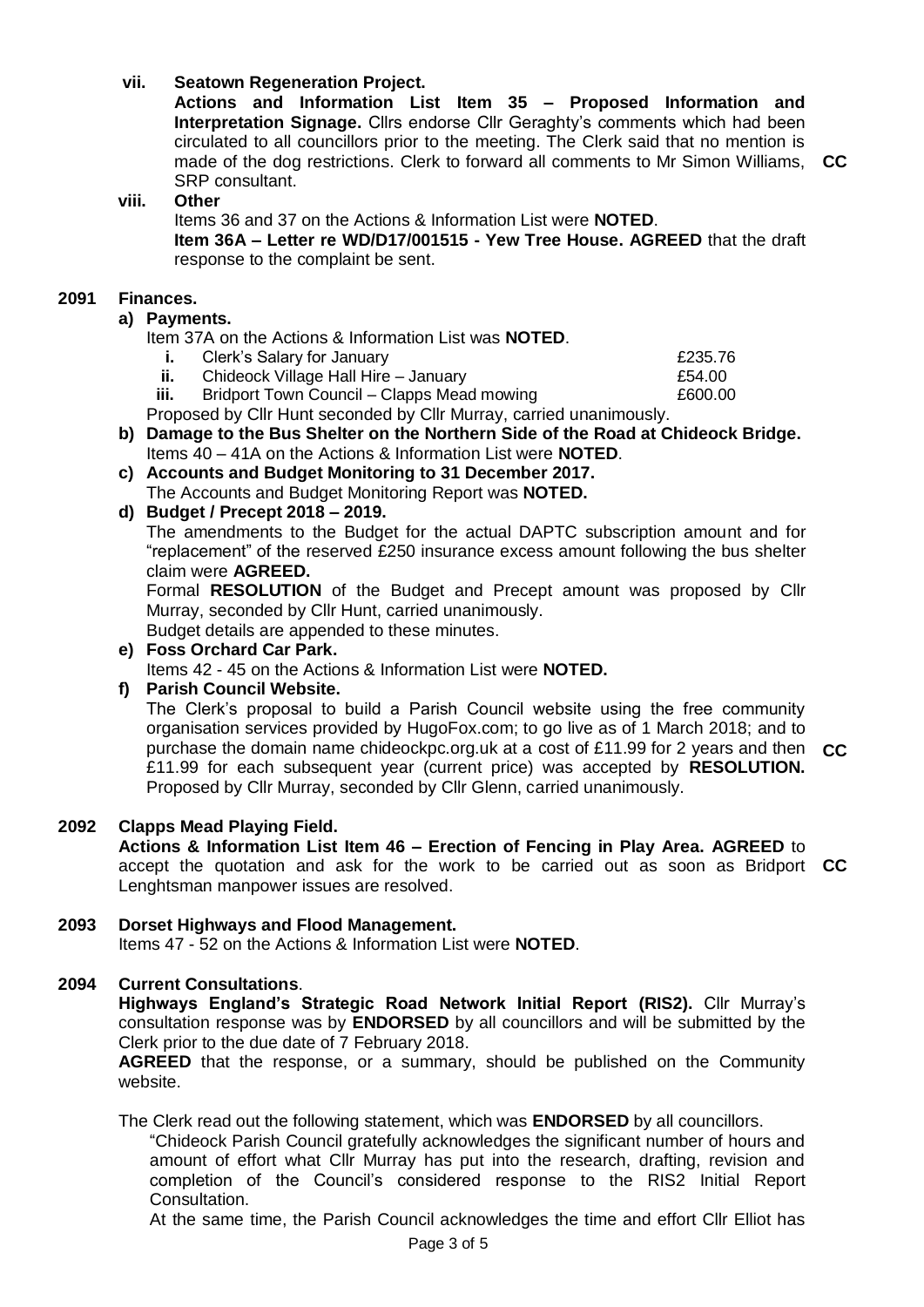contributed to furthering the Council's work on A35 Matters, and Cllr Geraghty's labours, under very difficult personal circumstances, to progress the plans for sea front and other major improvements at Seatown.

Broadly, the Parish Council acknowledges the significant amount of entirely voluntary time and effort that all Councillors contribute, month in and month out, to the delivery of services in the Parish on reporting and monitoring of Highway issues, Planning, Flood Management, operation and maintenance of Foss Orchard Car Park and Clapps Mead Playing Field and Children's Play Area, and of course, maintaining a Balanced Budget and sound Financial Management."

#### **2094 Correspondence.**

There were no other items of correspondence to be brought to Councillors' notice.

# **2095 To determine the date of the Annual Parish Meeting.**

The Annual Village Meeting will be held at 7.30 pm on Tuesday 8 May 2018. It was **AGREED** that the format should be reviewed and possibly changed.

#### **2096 To confirm the date and time of the next meeting of Chideock Parish Council.** The next scheduled meeting is at 10 am on Tuesday 27 February 2018.

The meeting closed at **11.55 am.**